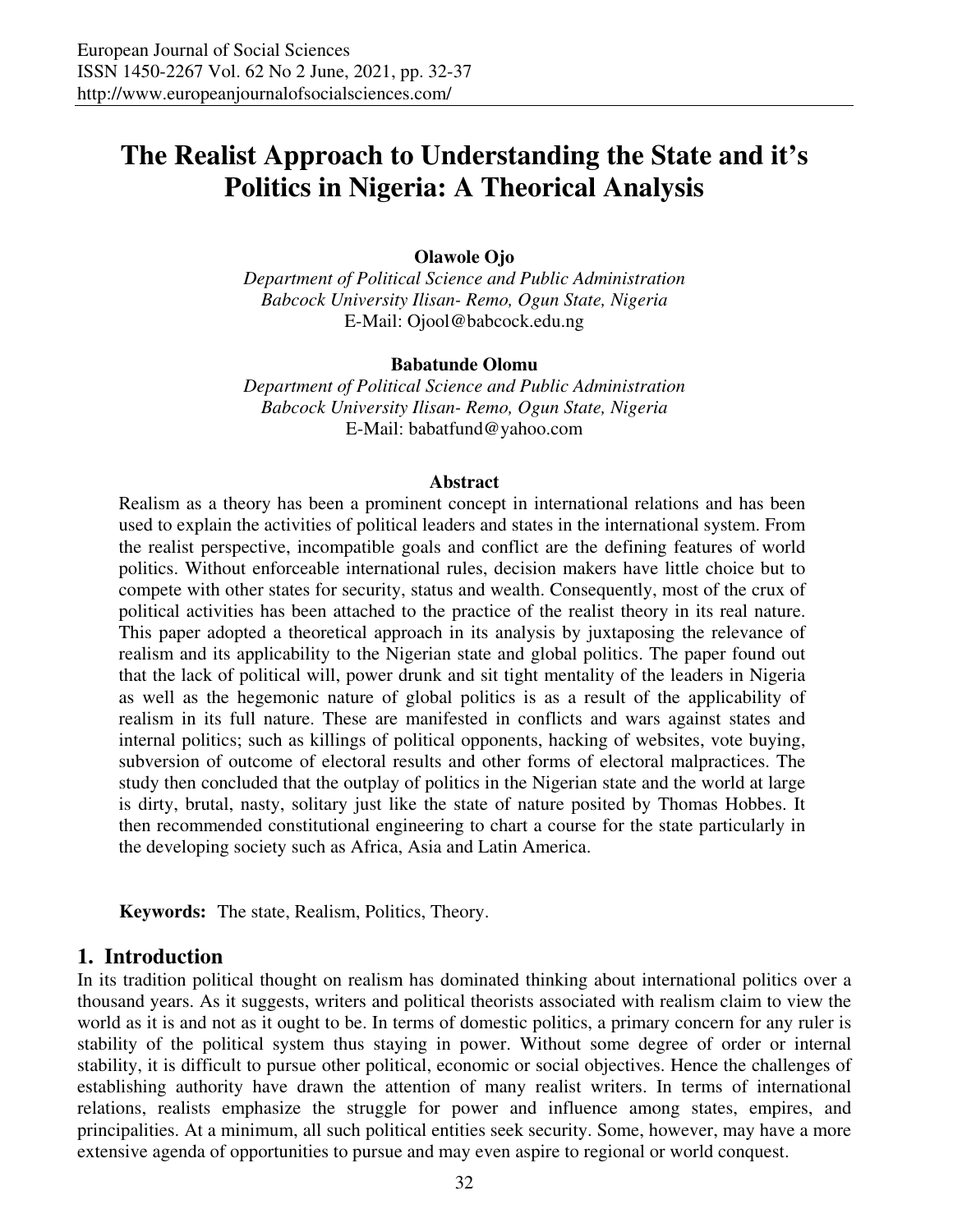#### *European Journal of Social Sciences – Volume 62, Issue 2 June (2021)*

All realists agree, that the mere existence of independent states, empires, or principalities reject the notion of being subject to the authority of any other political unit, thus creating a dynamics that encouraged competition and violence. Viotti and Kauppi (2009) D;Aneri(2014). In other words, international relations are conducted in a condition of international anarchy or, as the seventeenthcentury writer Thomas Hobbes also termed it, a world in which there is "no common power". No central, global power exists to enforce peace among the various political units, whether they are citystates, empires, principalities, or modern states. As a result, a political leader's primary concern is to protect the national security of the country. At a minimum this means defending the physical and territorial integrity of the state.

For many realists according to Viotti and Kauppi (2009), Lanborn (2013) the competitive and often warlike condition of international relations is essentially the result of some combination of factors-human nature or the psychology of individuals and dynamics of small groups; the nature of certain types of states or societies; and the structures or distribution of power among states. Structural realists (sometimes called neorealist) look to this distribution of power among states or "structure" as affecting the behaviour of states within an international system of states: a unipolar structure in which one dominant state has capabilities or power well above all of the others, such as the united states and the former soviet union during the cold war (1945-1991); and a multipolar structure , the most common form historically, such as Europe in the nineteenth century and the period between World War 1 and World War II (1919-1939).

Power is important to achieving the objectives or satisfying the interests of states. International organizations, alliances, and other coalitions are merely mechanisms used by states to exercise their power in the conduct of their international relations. For some realists, the pursuit of power by states it not so much a means to achieving these ends; indeed, it becomes an end in itself. The state's concern both for its security in an anarchic world and its capacity to achieve its other purposes make it focus on its relative power position in relation to other states; it wishes to strengthen rather than weaken its power position in relation to other states. To realists, whether power is sought as a means or an end in itself, it is the acquisition and use of power by states that tends to produce or result in an equilibrium or balance of power. Some realists see states, particularly the most powerful (or great powers as they are sometimes called), as actively constructing power balances to assure the best position they can in such balances. Others realists see balance of power as something that simply occurs, whether or not states will such an outcome.

According toMachiavelli, in Anifowose and Enemuo(2015) who is considered to be the first truly modern political theorists laid emphasizes on what is as supposed to what should be which a hallmark of realist writers. To him, as suppose to many earlier Greek and roman writers, the purpose of politics is not to make people virtuous, nor is the purpose of the state to pursue some ethical or religious end. Rather politics is the means to pursue and enhance the internal and external security of the state. Unless security is achieved, as Machiavelli claimed, the pursuit of all other goals is pointless. Domestic tumour or conflict is avoided by having good laws and keeping the people satisfied. Machiavelli agreed with other realists that a permanent or perpetual peace is a dangerous illusion and any leader who succumb to such illusions risks losing his country's liberty and sovereignty.

Likewise, Thomas Hobbes along with Thucydides and Machiavelli is renowned for his contribution to the realist perspective on global relations and his principal concern was with the establishment of domestic authority or the state, such as determining the relationship between the ruler and the ruled. It is important to note that Hobbes discussion on the state of nature has had an important impact on realist thinking about global relations. Essentially, scholars of international relations have come to see his arresting image of the state of nature as analogous to the anarchy of the international system a world without central authority. Hobbes did not claim that the state of nature he describes before the creation of civil society "actually existed". Rather, his imagination was what the world or particular society will be like without governmental authority or other social structures. His starting point was to describe basic human nature. Defining this therefore has an obvious impact on the type of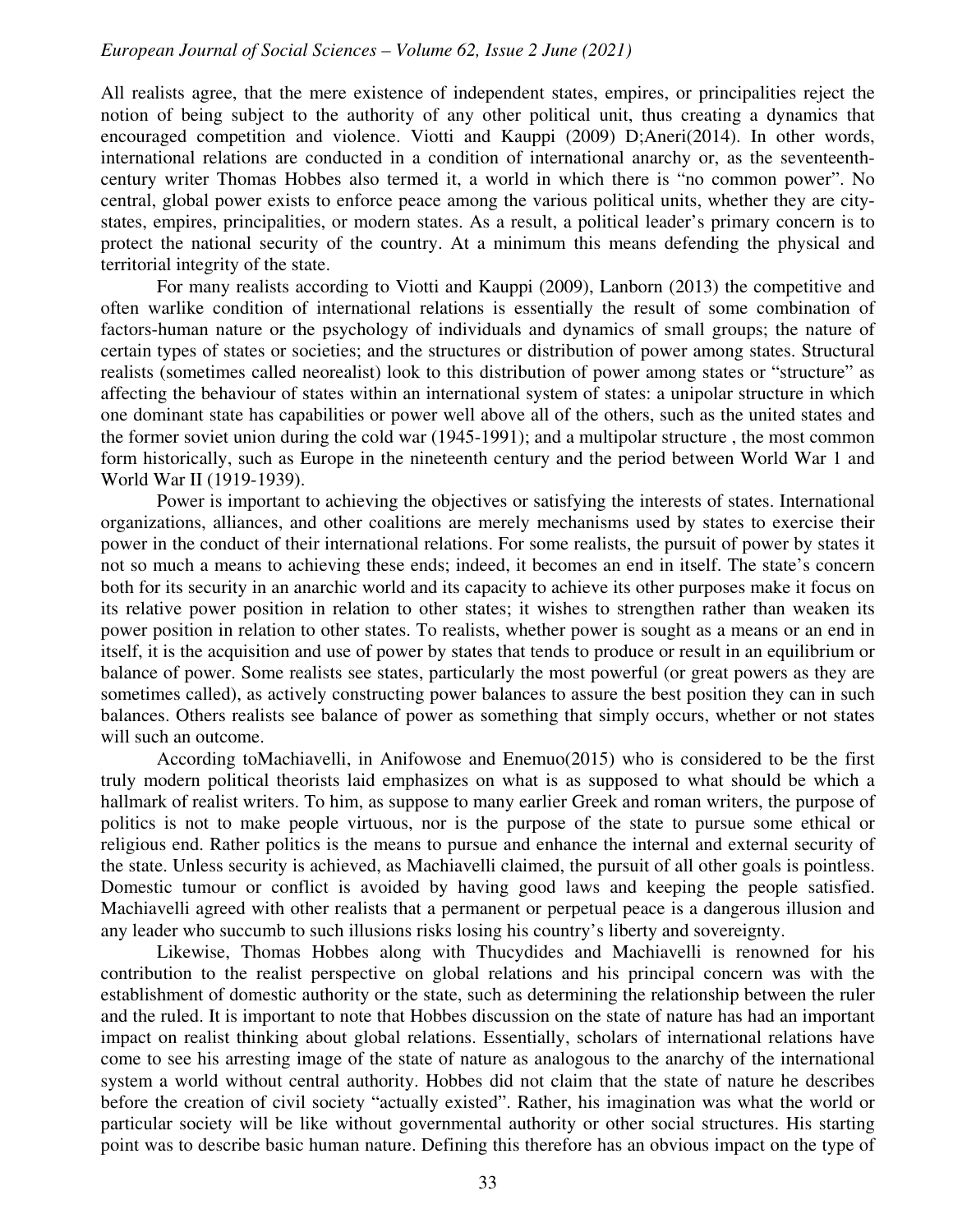government required to ensure a stable political order. If human nature is essentially benign, little coercive power is required. If however as he believed, people are ruled by passions, a strong central authority would be required. If government did not exist, we will have to create them.

#### **2. Core Features of Realism**

The theory came into existence as a result of the failure of liberalism to prevent another outbreak of war because it did not pay close attention to the realities of power politics. In addition, the emergence of the realist school of thought influenced international relations greatly that it expanded the study across states and boundaries. The realist emerged and influenced international relations by first refuting the contents of the liberal school of thought and then focusing on its aim which is power politics or power of states rather than international institutions of the liberal school of thoughts.

In other words, the focus here was basically on security and power politics which came into limelight after the failure of liberalism to prevent another World War. The theory also focused on European ideas, views on nature of politics and impact of Cold War with the possibilities of nuclear war. In the opinion of the realist, it is believed that the most important actor in international relations is the "State" because relations from states to states across the globe helps to dictate what global politics will look like. In the same vein, states are self-interested and mistrustful of other states and by so doing; it makes cooperation difficult in World Politics. Ultimately, this school of thought believes that foreign policy making is been influenced heavily by issues that concerns security that affect states cutting across boundaries.

In addition to the aforementioned, scholars like Carr, Morgenthau that belongs to the classical Realism school of thought posit that the nature of human tells heavily on why world politics is Conflictual because human beings are naturally selfish, aggressive and Conflictual to the extent that the thinking, actions and inactions are usually after interests which is influenced by power. In other words, all what humans are after is how he will achieve is personal interest by all means at every point in time. This in turn led to the belief that politics during the 19th and 20th centuries were struggles between the rich and powerful states versus the poor and weak states. On the other hand, the Neo-Realism posited by the likes of Waltz, Mearsheimer to mention a few believes that the issues of security rest on the shoulder of individual states and cannot be assured by anybody especially in an anarchist context. In the neo-classical realism propounded by scholars like Machiavelli, Christensen e. t. c. believes that the centre stage of world politics is determined by the power of states together with the activities of their leaders in world politics.

In a nutshell, the realist contends that conflicts among states on global stage is inevitable because no authority has the capability to defend their interests as they must rely on the resources of their own states to help themselves as regards security most especially. In the same vein, international institutions have no influence over World politics independent of states that support them because states have their own sovereignty and therefore all that each of the states are always after is their interests. Should there be anything or directive for any states on the globe, the state can decide to accept or decline the directive from the international institution because the state is independent and sovereign. Therefore, it transcends that political action is solely determined by power not morality because there is no universal morality to guide the states. State interests are simply defined in terms of Power.

#### **3. The State and Realism**

According to Anifowose and Enemuo (2015), Johari (2012), Ayeni (2008) the force theory of the state holds that the state originated in conquest and coercion. It is the result of the subjugation of the weaker by the stronger. In the later part of the  $29<sup>th</sup>$  century, some German philosophers argued that force was the most characteristics attribute of the state, that "might made right" and that power has its own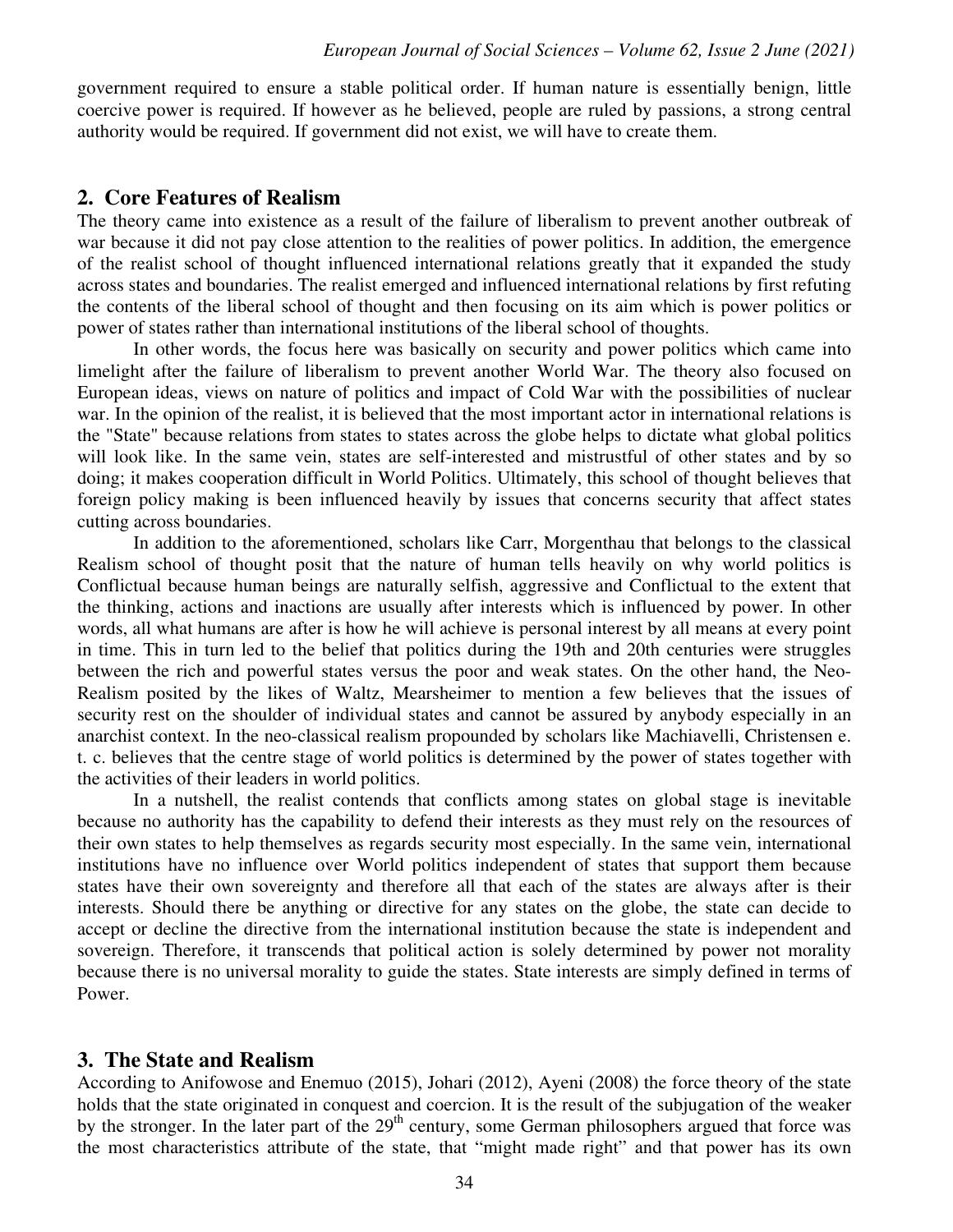justification. Hence, it was concerned that physically powerful peoples were the "best" and the state as power, was superior to other forms of human associations. The force theory, accordingly, has no respect for the natural rights of the citizens and does not approve of any resistance to the acts of political authority. The Nigerian Politics has been seen as "dirty" involving a do or die affair where leaders believe that they have to do whatever it will take to get to power. By so doing, this power seeking leaders, go the desperate ways by killing and sharing arms to men to fight their way to the seat of power. The realist theory's application in the Nigerian politics could be seen in the challenges of lack of political will, vote buying, killings to get to power, acquiring all forms of power by all means to mention but a few. Evidently, in the Nigerian politics, we see now that whenever elections are coming or during the conduct of any election across the country, there is usually oppression by the leaders using military might to intimidate civilians and by so doing, anyone that comes their way to stop them pay the price with his or her life.

By the same token, since the realist theorist believes majorly on security and power, the perspective of realist like Machiavelli (1532) in his book "the Prince" advised leaders to do anything it takes to get to power, including deceit and violence is what is obtainable in the Nigerian Politics. Machiavelli perspective of power ascendency and acquiring has been synonymous to that of a dirty, brutal and nasty politics which we have seen in the Nigerian State. The Nigerian Politics in view of the Machiavellian's perspective is rooted in this perspective because the leaders do not want to care how they get to power but all they care about is getting there even if it takes marching on people's life and blood to get there.

In addition to the above, the bad omen and political challenges of lack of political will, vote buying, do or die affair, killing to get to power to mention a few is sadly rooted in the realist school of thought in connection to what the Nigerian politics says. Since power is said to be one of the major bone of contention in the realist point of view, what the leaders do is to acquire that political power by all means and then acquire other forms of power which includes Economic, Security etc. It is sad that all this challenges are found in a state that has the potentials and intellectuals of becoming one of the best or if not the best country to live in across the globe. The drunkenness and misuse of power by the Nigerian leaders proves what Abraham Lincoln said about power which says that "all men can face adversities but if you want to know a man give him power". That is why they say that power corrupt, absolute power corrupt absolutely.

Religion, the State and Realism

Religion is the opium of the people and it is the medium and avenue through which the people commune with their maker and God. Religion has been considered as the spiritual antidote and therapy for the people whenever they are in difficult situation as well as a source of healing when they are sick. Therefore, the issue of religion is central to spiritual and physical growth of the people. It is in the light of this that St Thomas Aquinas holds that the state arose out of man's social nature and that the promotion of the good life is its purpose(Johary2012) As a result, government is needed to as the organ for looking after the common good. According to him, the ultimate purpose of man and the good life transcends what can be attained in this world. This as he opined 'through virtuous living man is further ordained to a higher end, which consists in the enjoyment of God'. But he said this objective can only be attained by divine power and not through human government. To Aquinas, political authority derives from God and therefore deserves to be obeyed. In the view of St. Thomas, according to Anifowose and Enemuo (2015), political authority derives from God and therefore deserves to be obeyed. To Him, he classifies government into two. Those that aim at the goods of God and those that aim at the interest of the ruler alone. The former is the just type while the latter is bad. On the church and state St. Thomas Aquinas supports church supremacy over the state. He argues that since the true end of man is to attain virtue and through that qualify for the eternal enjoyment of God, the organisation through which this is attained must be superior. He reasons that circular government should be subordinate to the church because the latter is concerned with ultimate purpose, which is the salvation of souls.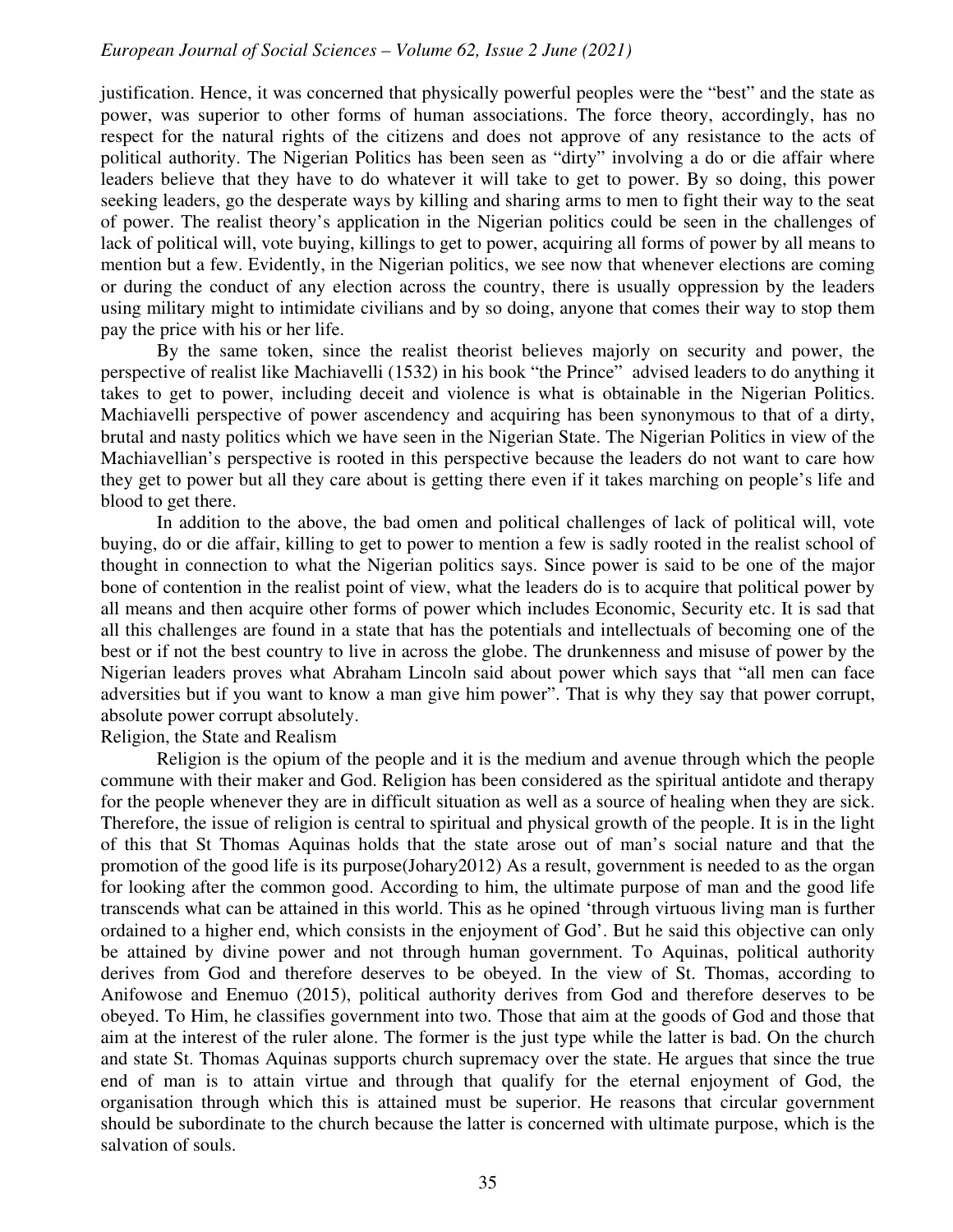Consequently, what is happening in global politics today is nothing more than the promotion and the realisation of selfish interest through whatever means regardless of the injustices that followed it. It means therefore that if the will of God is not done by the state evil will continue to persist and peace will continue to elude the citizens of the state

# **4. Realism and Global Politics**

According to Viotti and Kauppi (2009), Goldstein and Pevehouse(2013), D'Anieri(2014). A useful imagination that captures the approach to the study of international relations and world politics is like a chess board and a game in an open field. Just as chess consist of deferent actors, King, Queen, Rooks, Bishops, Puns; so too does international relations and world politics. To them the realm of international relations and world politics is a three dash level game of chess, with at least three games in progress at once; security, economy, and identity. Within and between each game various levels of inter dependency exist. But to make the game even more of an analytical challenge the actual size and boundaries of the chess boards are unclear. The constituent elements and complex multi-dimensional nature of contemporary world politics are continually evolving. They believe that most observers would agree that the state continues to be the pre-eminent actors in world politics, but because of globalisation and crisis of authority in world politics this may or may not be the case at the end of the  $21<sup>st</sup>$  century.

Again Viotti and Kauppi (2009), Lamborn and Legold(2013), reflects three other concepts in world politics which are security, economy, and Identity. Security to them often built in terms of the basic survival, welfare and protection of the state existing in an international system characterised by self-help. Because most states are not in position to carry such a financial burden, hence some place much greater faith on the role of international organisation, alliances and negotiated agreements; ranging from trade and commerce to controlling armaments; as a means not only to reduce the financial cost of security but also to sustain and expand a sense that we live in a truly global society. To them others argue that class interest dictate how security is defined. In effect, security is whatever the elites representing the dominant class say it is.

Discussions on the international economy generally evolve around monetary issues, trade, finance and aid. Economic issues are particularly important as they influence a state's overall power. As many observers believe that the international economy is a critical aspect of world politics and raises issues of global disparities and inequalities. Therefore, achieving minimum economy subsistence is the goal of the vast majority of humanity.

Identity involves the answer the question of 'who am I and whit whom do I identify'? In terms of international relations and world politics, identity is most often associated with the state and nation and the values, culture and the people who fall within that state borders. For realist, states power and the balance of power is a central organising concept. For instance, nationalism as an identity with political ramifications can be a cause of war as well as a means to mobilizes popular support in defence of the country.

The struggle over this three issues and the inter relations particularly, the security dimensions and identity, define much of what is important and interesting today about international relations and world politics. All the three concepts relate not just to the desires of the individual but also to the collective aspirations of the peoples in state and societies throughout the world

The Term World politics or Global politics is a more inclusive term because it captures much of today's reality to include not only state and international organisation, but a wild range of transnational actors, the phenomenon of globalisation, vast social and economic global inequalities, and emergent global norms